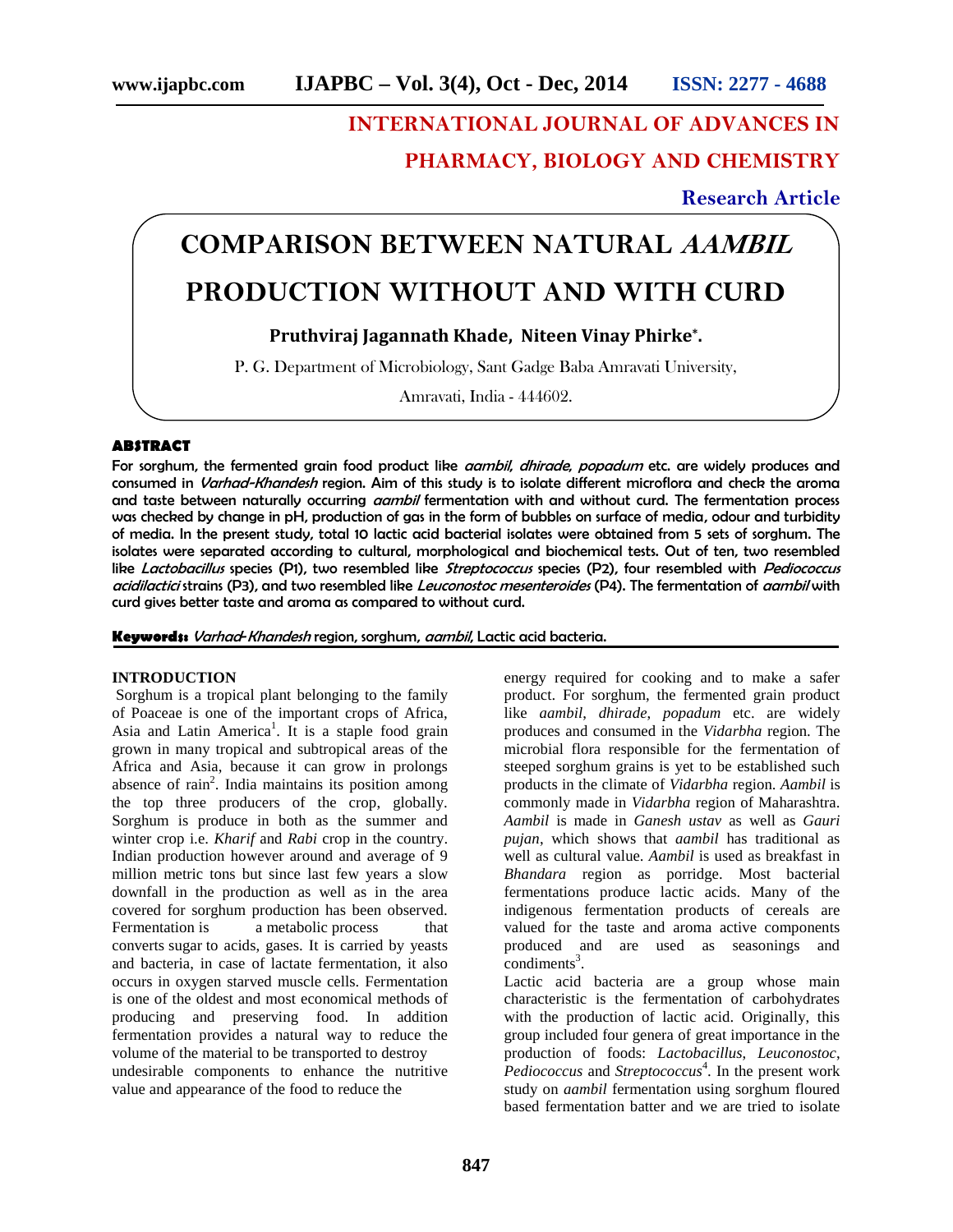and characterized lactic acid bacteria from fermentation batter and comparison between naturally occurring *aambil* production with and without curd taste and aroma.

#### **MATERIALS AND METHODS**

#### **Materials**

MRS agar (deMan, Rogosa and Sharpe), MRS broth. Composition of MRS media<sup>5, 6</sup> is shown in table no.1.

## **Methods**

#### **Laboratory preparation and set up of sorghum fermentation**

The Sorghum was first cleaned by winnowing to remove chaffs and other light contaminants. It is then poured in a bowl of water so that the bad seed can float and be skimmed off. Then it washed by sterile distilled water 2 to 3 times. Then this sorghum was mixed with sterile distilled water in ratio of 1:2 (dry w/v). Then this mixture was incubated at  $30^0C$ temperature for 12h in sterile covered flask. Then this sorghum is allowed to dry in shade for 12h, after drying the sorghum grains are rubbed and rubbing followed by grinding it gives endosperm rich starch flour. This starch flour mix with water and allowed to ferment overnight with and without curd. During fermentation samples were aseptically withdrawn for its physicochemical and microbiological analysis. Then isolation of bacteria or microbes on preferable cultivated media from fermented batter followed by

characterization of these bacteria. Isolated bacteria/microbes were preserved.

#### **Source of isolates**

A total 5 fermentation sets were subjected for study and analysis.

#### **Isolation and biochemical characterization**

The isolation was made by inoculating the culture from fermentation set on solid MRS agar plate. The well isolated and morphologically distinct colonies from the plate were selected and stock cultures were prepared for further analysis. All these isolates were further characterized by standard biochemical test according to Bergey's manual of determinative bacteriology<sup>7</sup>

# **RESULTS AND DISCUSSION**

The lactic acid content was increased with fermentation this due to lactic acid bacteria used soluble sugar as their main carbon source to produce energy. Due to lactic acid production, pH dropped down from 6.8 to 4. The fermentation process was checked by change in pH, production of gas in the form of bubbles on surface of media odour and turbidity of media. Total 10 isolates were isolated from 5 sets of sorghum. The isolates were separated according to morphological and biochemical test into lactic acid bacteria such as *Lactobacillus* spp., *Streptococcus* spp., *Pediococcus* spp. and *Leuconostoc mesenteroides*.

|                       | <b>Composition of MRS media</b><br><b>Ingredients</b><br>g/L<br>10.00<br>Protease |  |  |  |
|-----------------------|-----------------------------------------------------------------------------------|--|--|--|
|                       |                                                                                   |  |  |  |
|                       |                                                                                   |  |  |  |
| Beef extract          | 10.00                                                                             |  |  |  |
| Yeast extract         | 5.00                                                                              |  |  |  |
| Dextrose              | 20.00                                                                             |  |  |  |
| Polysorbate 80        | 1.00                                                                              |  |  |  |
| Ammonium citrate      | 2.00                                                                              |  |  |  |
| Sodium citrate        | 5.00                                                                              |  |  |  |
| Magnesium sulphate    | 0.1                                                                               |  |  |  |
| Manganese sulphate    | 0.05                                                                              |  |  |  |
| Dipotassium phosphate | 2.00                                                                              |  |  |  |
| Agar                  | 12                                                                                |  |  |  |
| $pH$ (at 25 °C)       | $6.5 + 0.2$                                                                       |  |  |  |

**Table 1 Composition of MRS media**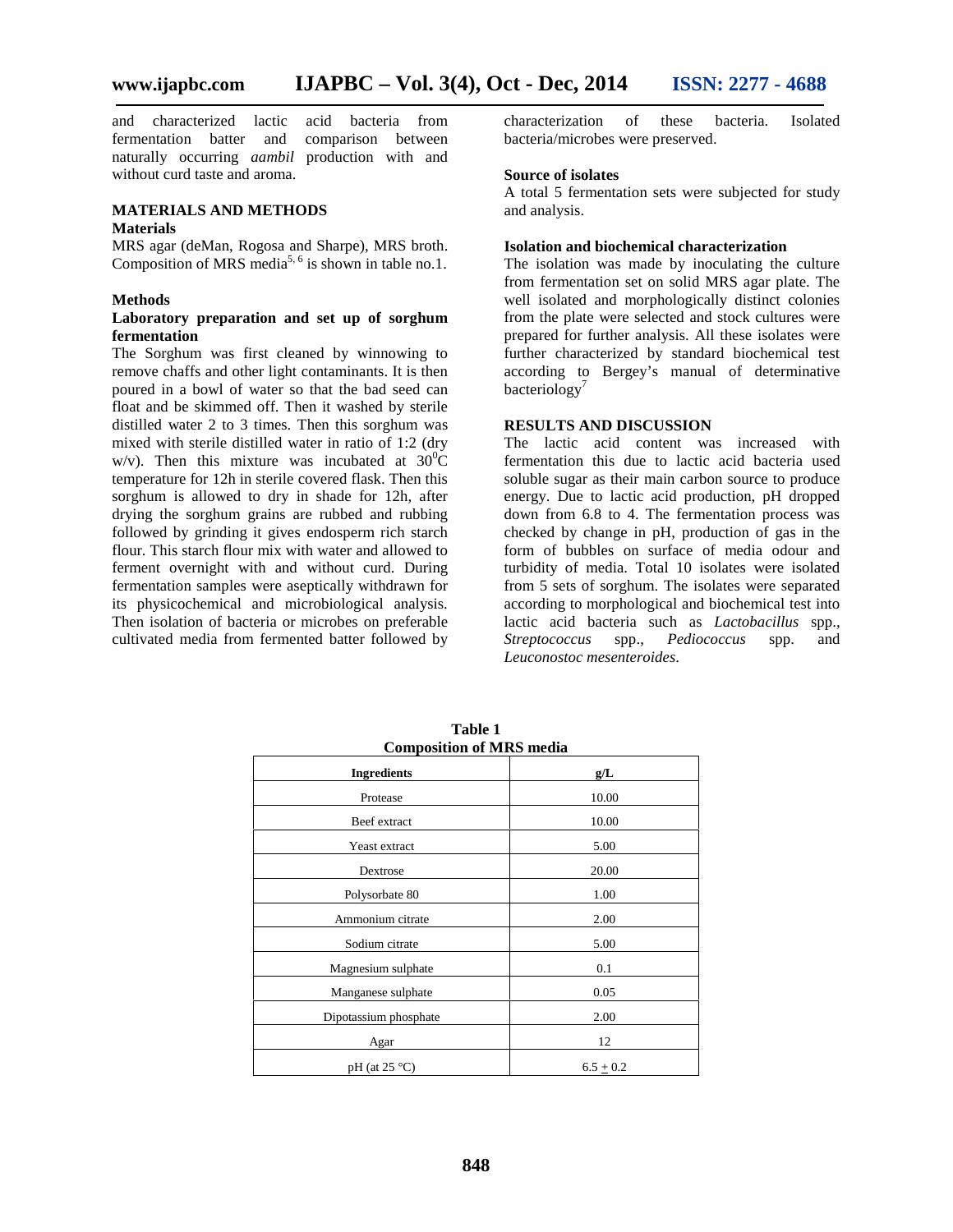| No. of Isolates                           | <b>Test</b>                   | P1(2)                    | P2(2)                    | P3(4)                    | P4(2)                                                |
|-------------------------------------------|-------------------------------|--------------------------|--------------------------|--------------------------|------------------------------------------------------|
| <b>Cultural</b><br><b>Characteristics</b> | <b>Colour of colony</b>       | White                    | Pale yellow              | White                    | Pale yellow                                          |
|                                           | <b>Colony</b> shape           | Circular                 | Circular                 | Circular                 | Circular                                             |
|                                           | <b>Margin</b>                 | Entire                   | Entire                   | Irregular                | Entire                                               |
|                                           | <b>Elevation</b>              | Convex                   | Convex                   | Convex                   | Convex                                               |
|                                           | <b>Density</b>                | Opaque                   | Opaque                   | Opaque                   | Opaque                                               |
| Morphological<br>characteristics          | <b>Cell shape</b>             | rods                     | Cocci in chain           | Cocci in tetrads         | Cocci in chain or<br>pairs                           |
|                                           | <b>Gram</b> reaction          | $+$                      | $+$                      | $^{+}$                   | $+$                                                  |
|                                           | <b>Motility</b>               | <b>NM</b>                | <b>NM</b>                | NM                       | <b>NM</b>                                            |
|                                           | <b>Endospore formation</b>    | $_{\rm NS}$              | $_{\rm NS}$              | <b>NS</b>                | <b>NS</b>                                            |
| <b>Biochemical</b>                        | <b>Catalase</b>               | $\overline{\phantom{a}}$ | $\overline{\phantom{a}}$ | $\overline{\phantom{a}}$ | $\overline{\phantom{a}}$                             |
| characteristics<br>Growth at              | Oxidase                       | $\overline{\phantom{a}}$ | $\overline{\phantom{a}}$ | $\overline{\phantom{a}}$ | $\mathcal{L}$                                        |
|                                           | $15^0$ C                      | $^{+}$                   | $\overline{\phantom{a}}$ | $\overline{\phantom{a}}$ | $^{+}$                                               |
|                                           | $45^0$ C                      | $+$                      | $\ddot{}$                | $+$                      | $^{+}$                                               |
|                                           | pH 3.9                        | $\boldsymbol{+}$         | $\overline{\phantom{a}}$ | $^+$                     | $\ddot{}$                                            |
| <b>Growth in Nacl</b>                     | 2%                            | $^{+}$                   | $\ddot{}$                | $^{+}$                   | $\ddot{}$                                            |
|                                           | 5%                            | $\overline{a}$           | $\ddot{}$                | $\overline{a}$           | $\ddot{}$                                            |
|                                           | 10%                           | $\overline{\phantom{a}}$ | $\overline{\phantom{a}}$ | $\overline{\phantom{a}}$ | $\overline{\phantom{a}}$                             |
|                                           | Lactose                       | $\pm$                    | $^+$                     | $+$                      | $^{+}$                                               |
|                                           | <b>Xylose</b>                 | $\ddot{}$                | $\ddot{}$                | $\overline{a}$           | $\ddot{}$                                            |
|                                           | <b>Maltose</b>                | $^{+}$                   | $\ddot{}$                | $\boldsymbol{+}$         | $\overline{\phantom{a}}$                             |
|                                           | <b>Fructose</b>               | $+$                      | $^{+}$                   | $+$                      | $^{+}$                                               |
|                                           | <b>Dextrose</b>               | $+$                      | $+$                      | $\overline{a}$           | $^{+}$                                               |
|                                           | <b>Galactose</b>              | $^{+}$                   | $\ddot{}$                | $\qquad \qquad +$        | $\sim$                                               |
|                                           | <b>Raffinose</b>              | $+$                      | $+$                      | $+$                      | $^{+}$                                               |
|                                           | <b>Trehalose</b>              | $^+$                     | $\overline{\phantom{a}}$ | $^{+}$                   | $\overline{\phantom{a}}$                             |
|                                           | <b>Melibiose</b>              | $\pm$                    | $\ddot{}$                | $+$                      | $^{+}$                                               |
|                                           | <b>Sucrose</b>                | $^{+}$                   | $\ddot{}$                | $\qquad \qquad +$        | $\ddot{}$                                            |
|                                           | L-Arabinose                   | $\overline{\phantom{a}}$ |                          | $+$                      |                                                      |
|                                           | <b>Mannose</b>                |                          | $^{+}$<br>$\ddot{}$      | $\ddot{}$                | $\overline{\phantom{a}}$<br>$\overline{\phantom{a}}$ |
|                                           | <b>Insulin</b>                | $^{+}$                   |                          |                          |                                                      |
|                                           | Sodium gluconate              | $+$                      | $^{+}$                   | $+$                      | $\overline{\phantom{a}}$                             |
|                                           |                               | $^{+}$<br>$\ddot{}$      | $\ddot{}$                | $^+$<br>$\ddot{}$        | $^{+}$                                               |
|                                           | <b>Glycerol</b>               |                          | $\ddot{}$                |                          | $\ddot{}$                                            |
|                                           | <b>Salicin</b>                | $^{+}$                   | $\ddot{}$                | $^+$                     | $^{+}$                                               |
|                                           | <b>Dulcitol</b>               | $+$                      | $+$                      | $+$                      | $+$                                                  |
|                                           | <b>Inositol</b>               | $\qquad \qquad +$        | $\ddot{}$                | $\boldsymbol{+}$         | $\ddot{}$                                            |
|                                           | Sorbitol                      | $^{+}$                   | $\ddot{}$                | $^{+}$                   | $\ddot{}$                                            |
| Sugar fermentation                        | <b>Mannitol</b>               | $\ddot{}$                | $\ddot{}$                | $+$                      | $\ddot{}$                                            |
|                                           | <b>Adonitol</b>               | $\boldsymbol{+}$         | $^+$                     | $+$                      | $^{+}$                                               |
|                                           | <b>Arabitol</b>               | $\mathcal{L}$            | $^+$                     | $+$                      | $\ddot{}$                                            |
|                                           | Erythritol                    | $^{+}$                   | $\ddot{}$                | $\overline{a}$           | $\ddot{}$                                            |
|                                           | Alpha-Methyl-D-glucoside      | $^{+}$                   | $^{+}$                   | $+$                      | $^{+}$                                               |
|                                           | <b>Rhamnose</b>               | $\! + \!\!\!\!$          |                          | $^{+}$                   | $^{+}$                                               |
|                                           | <b>Cellobiose</b>             | $+$                      | $\overline{\phantom{a}}$ | $\overline{\phantom{a}}$ | $+$                                                  |
|                                           | Melezitose                    | $\boldsymbol{+}$         | $^{+}$                   | $\boldsymbol{+}$         | $\boldsymbol{+}$                                     |
|                                           | Alpha-Methyl-D-mannoside      | $^{+}$                   | $\ddot{}$                | $^{+}$                   | $^{+}$                                               |
|                                           | <b>Xylitol</b>                | $^+$                     | $^+$                     | $^{+}$                   | $\boldsymbol{+}$                                     |
|                                           | <b>ONPG</b>                   | $\overline{\phantom{a}}$ | $\overline{\phantom{a}}$ | ٠                        | $\overline{\phantom{a}}$                             |
|                                           | <b>Esculin hydrolysis</b>     | $\overline{\phantom{a}}$ | $+$                      | $\overline{\phantom{a}}$ | $^+$                                                 |
|                                           | <b>D-Arabinose</b>            | $\boldsymbol{+}$         | $^{+}$                   | $^{+}$                   | $\boldsymbol{+}$                                     |
|                                           | <b>Citrate utilization</b>    | $\overline{\phantom{a}}$ | $\frac{1}{2}$            | $\overline{a}$           | $^{+}$                                               |
|                                           | <b>Malonate utilization</b>   | $\overline{\phantom{a}}$ | $\sim$                   | $\overline{\phantom{a}}$ | $\overline{\phantom{a}}$                             |
|                                           | <b>Sorbose</b>                | $\boldsymbol{+}$         | $+$                      | $+$                      | $^{+}$                                               |
|                                           |                               | <b>Lactobacillus</b>     | <b>Streptococcus</b>     | Pediococcus              | Leuconostoc                                          |
|                                           | <b>Probable Microorganism</b> | species                  | species                  | acidilactici             | mesenteroides                                        |

**Table 2 Morphological, Cultural and Biochemical Characterization**